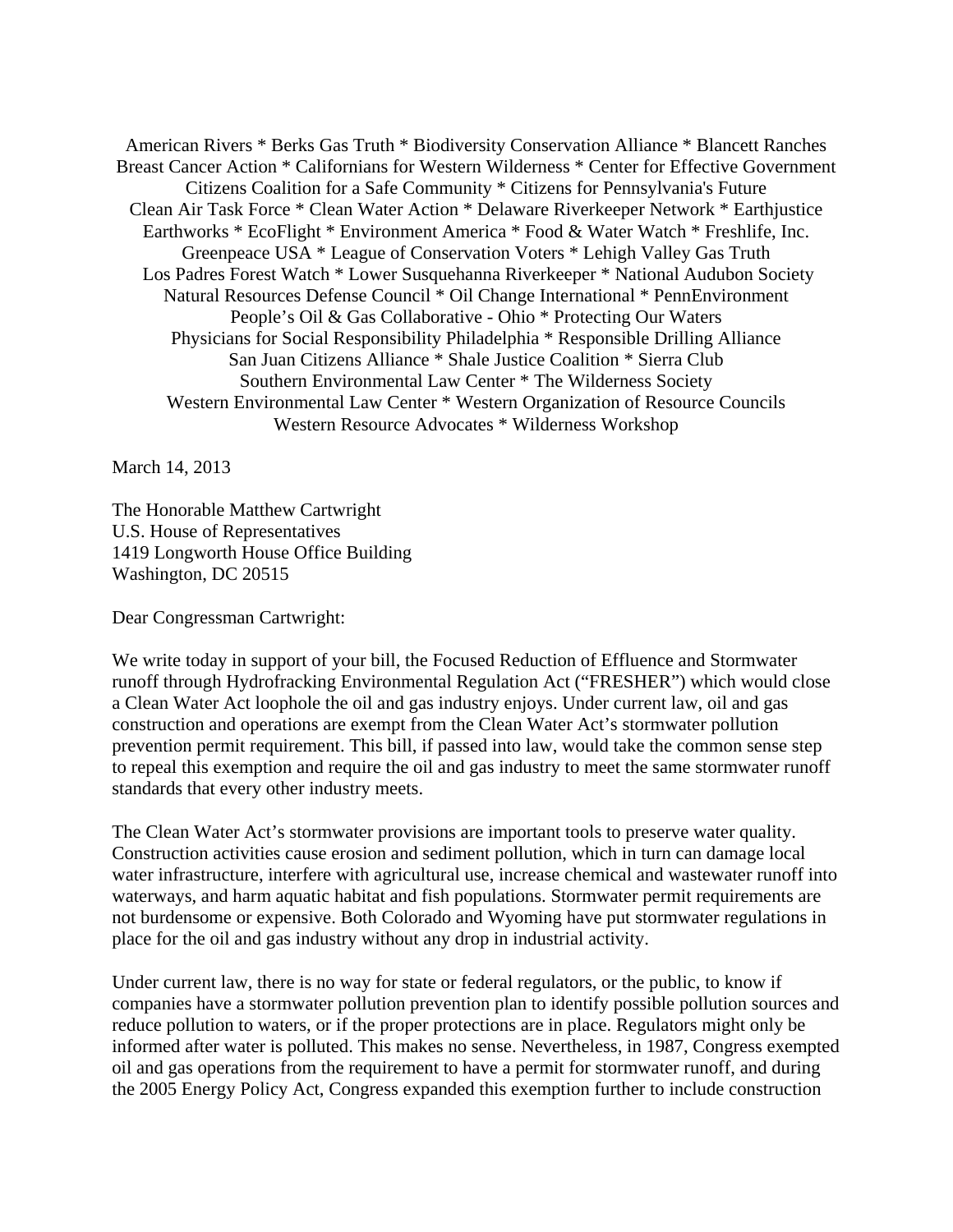activities related to oil and gas, like building wellpads, roads and pipelines. The FRESHER Act would repeal both of these exemptions and take an important step towards restoring common sense environmental protections to important water bodies. The bill also directs the Department of the Interior to conduct a study of the impacts of stormwater runoff, including impact on groundwater and aquifer resources.

Oil and gas production is occurring in more than thirty states, and a consistent national standard is needed to ensure basic protection of our water resources. Oil and gas development is a risky and environmentally damaging industry, and should not be exempted from any environmental laws. Instead, we should hold oil and gas to the same standards to which we hold other industries. Each exemption that oil and gas has from our bedrock environmental laws should be repealed, and this bill is an important step towards accomplishing that goal. Thank you for your work on this issue.

Sincerely,

David Moryc Senior Director of River Protection American Rivers

Karen Feridun Founder Berks Gas Truth

Erik Molvar Executive Director Biodiversity Conservation Alliance

Tweeti Blancett Blancett Ranches

Karuna Jaggar Executive Director Breast Cancer Action

Michael J. Painter Coordinator Californians for Western Wilderness

Katherine McFate President and CEO Center for Effective Government

Paul V. Ferrazzi Executive Director Citizens Coalition for a Safe Community

Joy Bergey Federal Policy Director Citizens for Pennsylvania's Future

Conrad G. Schneider Advocacy Director Clean Air Task Force

Lynn Thorp National Campaigns Director Clean Water Action

Maya van Rossum Delaware Riverkeeper Delaware Riverkeeper Network

Marty Hayden Vice President of Policy & Legislation **Earthjustice** 

Lauren Pagel Policy Director Earthworks

Bruce Gordon President EcoFlight

Shelley Vinyard Clean Water Advocate Environment America

Emily Wurth Water Program Director Food & Water Watch